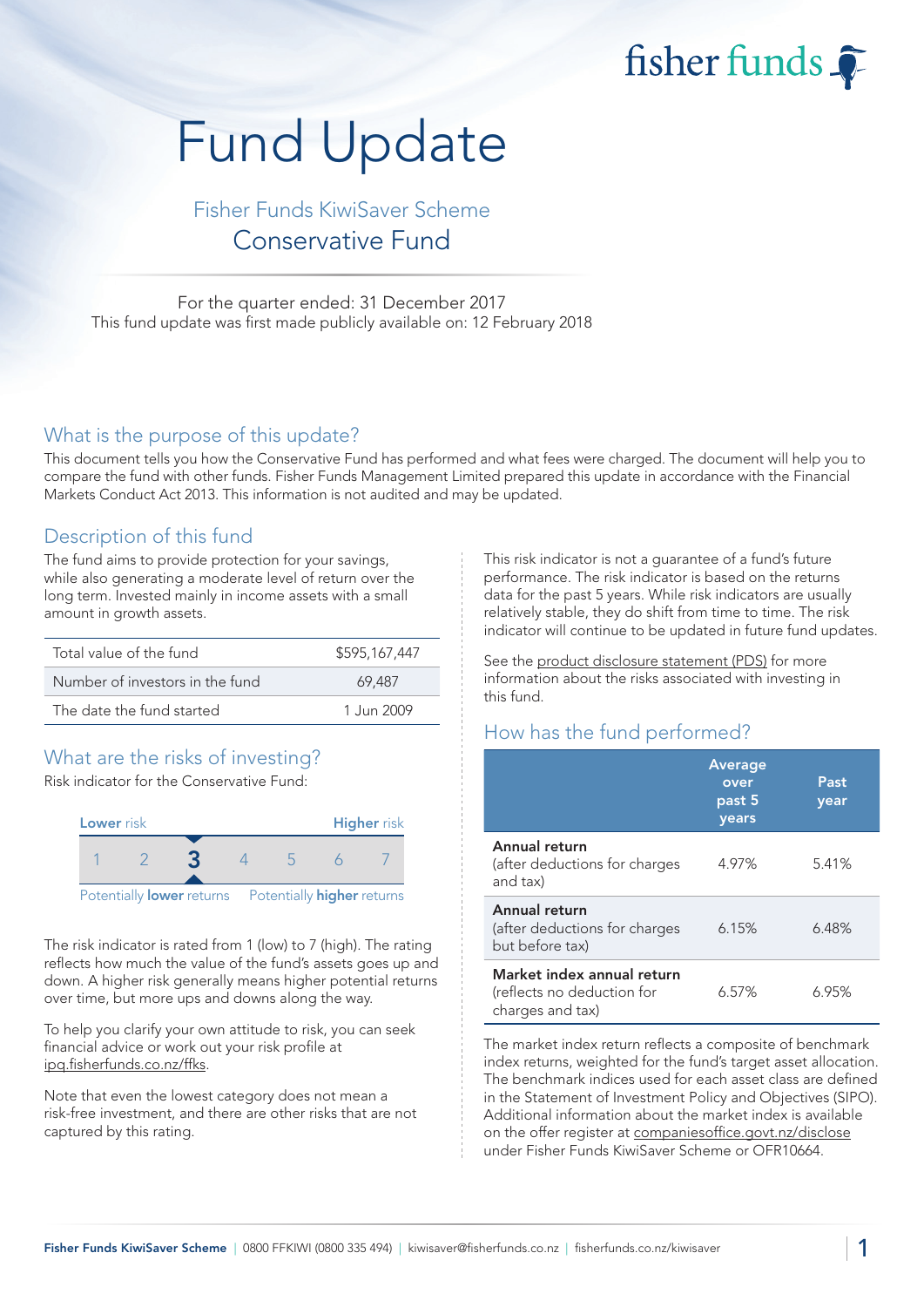

This shows the return after fund charges and tax for each year ending 31 March since the fund started. The last bar shows the average annual return since the fund started, up to 31 December 2017.

Important: This does not tell you how the fund will perform in the future.

Returns in this update are after tax at the highest prescribed investor rate (PIR) of tax for an individual New Zealand resident. Your tax may be lower. The market index return<sup>1</sup> reflects no deduction for charges and tax.

## What fees are investors charged?

Investors in the Conservative Fund are charged fund charges. In the year to 31 March 2017 these were:

|                                                       | % of net asset value   |
|-------------------------------------------------------|------------------------|
| <b>Total fund charges</b>                             | 0.99%                  |
| Which are made up of:                                 |                        |
| <b>Total management and</b><br>administration charges | 0.99%                  |
| Including:                                            |                        |
| Manager's basic fee                                   | 0.85%                  |
| Other management and<br>administration charges        | 0.14%                  |
| Total performance-based fees                          | $0.00\%$               |
| Other charges:                                        | \$ amount per investor |
| Annual membership fee                                 | ዌ36                    |

Small differences in fees and charges can have a big impact on your investment over the long term.

## Example of how this applies to an investor

Sarah had \$10,000 in the fund at the start of the year and did not make any further contributions. At the end of the year, Sarah received a return after fund charges were deducted of \$541 (that is 5.41% of her initial \$10,000). Sarah also paid \$36 in other charges. This gives Sarah a total return after tax of \$505 for the year.

## What does the fund invest in?

#### Actual investment mix

This shows the types of assets that the fund invests in.



#### Target investment mix

This shows the mix of assets that the fund generally intends to invest in.